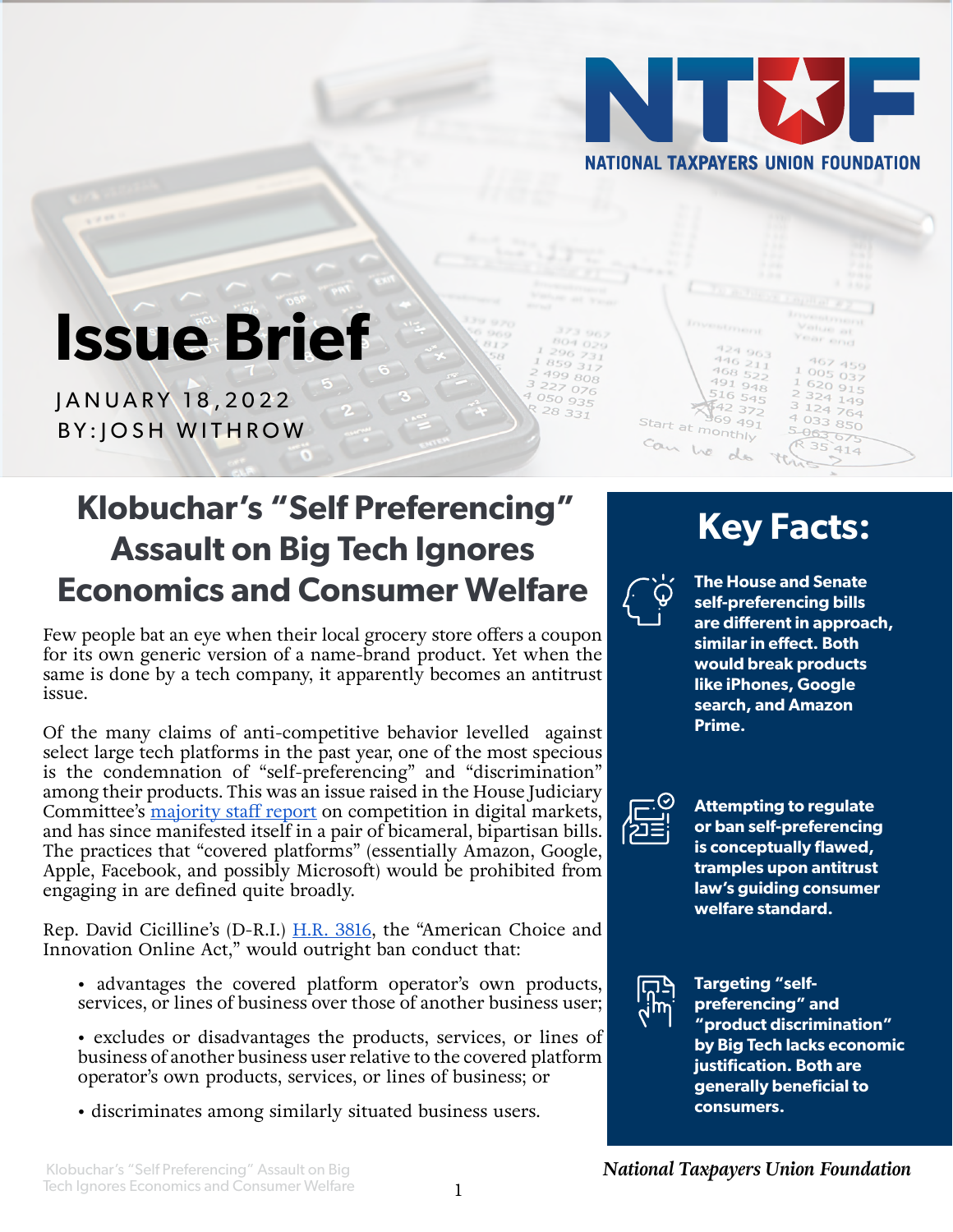As has been pointed out by myriad policy experts, H.R. 3816 as written would make illegal a huge number of product integrations and business practices that a majority of consumers use every day. For example, integrated search results such as Google Maps and YouTube videos showing up first in Google search results qualify as "self-preferencing" and would be banned. So too would "recommended apps" in app stores, or Amazon Prime free shipping deals being sold alongside 3rd-party products by sellers who don't distribute through Prime. As written, the bill would likely even ban Apple from pre-loading apps on iPhones, and would prohibit the integration of Instagram feeds in Facebook.<sup>1</sup>

Meanwhile, Sen. Amy Klobuchar's (D-MN) near-companion bill, the "American Innovation and Choice Online Act," [S. 2992](https://www.congress.gov/bill/117th-congress/senate-bill/2992/text), softens the language so that it would be unlawful to:

• unfairly preference the covered platform operator's own products, services, or lines of business over those of another business user on the covered platform in a manner that would materially harm competition on the covered platform;

• unfairly limit the ability of another business user's products, services, or lines of business to compete on the covered platform relative to the covered platform operator's own products, services, or lines of business in a manner that would materially harm competition on the covered platform; or

• discriminate in the application or enforcement of the covered platform's terms of service among similarly situated business users in a manner that may materially harm competition on the covered platform.

Supporters of the Senate bill have claimed that its approach is more reasonable than the outright bans on these practices that are levelled by the House version. In practice, however, S. 2992 would likely target most of the same services that H.R. 3816 would. Vague terms like "unfairly limit[ing]" or "materially harm[ing]" competition give antitrust enforcers enormous leeway to decide what lines of business it deems anticompetitive, with the burden of proof shifted to the covered platforms to prove via a preponderance of the evidence that their practices are justified.<sup>2</sup>

The potential penalties that the Federal Trade Commission (FTC) or Department of Justice can recoup for each violation are gargantuan (up to 15 percent of total U.S. revenue), which gives enforcers the ability to govern by raised eyebrow in instances where the tech giants are likely to decide the risk of litigation is too great even if they do not believe they are in violation of any antitrust rules. Conversely, assurances by the bill's supporters that it would not be used to break popular services like Amazon Prime essentially rest upon the mere hope that the FTC — presently chaired by <u>[anti-Big Tech zealot Lina Khan](https://www.ntu.org/foundation/detail/bidens-first-ftc-pick-another-ill-omen-for-long-respected-restraints-on-antitrust)</u> — will not choose to pursue such enforcement.3

Both the House and Senate bills also represent a clear departure from the protection of consumer welfare as the standard for antitrust enforcement. In instances where self-preferencing or discrimination among product offerings by these platforms could be found to harm consumers via decreased prices, quality, or innovation, they could already be pursued as violations of existing antitrust laws.<sup>4</sup> In the majority of instances, however, vertical restraints such as product integration and self-preferencing have been found empirically to be pro-competitive and beneficial to consumers.<sup>5</sup>

<sup>1</sup> Kovacevich, Adam. "New House Bills Would Ban These 15 Tech Conveniences that Consumer Love." *Medium*, June 9, 2021. Retrieved from: <https://medium.com/chamber-of-progress/new-house-bills-would-ban-these-15-tech-conveniences-that-consumers-love-f55289701ae8> <sup>2</sup> For more on why S. 2992 is not functionally that different from H.R. 3186, see Sam Bowman and Geoff Manne, "5 Thoughts on the Senate's Proposed Platform Self-Preferencing Ban," [https://truthonthemarket.com/2021/10/14/5-thoughts-on-the-senates-proposed-platform-self-prefer](https://truthonthemarket.com/2021/10/14/5-thoughts-on-the-senates-proposed-platform-self-preferencing-ban/)[encing-ban/](https://truthonthemarket.com/2021/10/14/5-thoughts-on-the-senates-proposed-platform-self-preferencing-ban/)

<sup>3</sup> For a detailed breakdown of why Amazon's Prime shipping services could not comply with S. 2992 if enforced, see Matt Schruers, "How Proposed Legislation Would Break Digital Services: the Prime Example," *Project DisCo,* Nov. 1, 2021. [https://www.project-disco.org/competi](https://www.project-disco.org/competition/110121-how-proposed-legislation-would-break-digital-services-the-prime-example/)[tion/110121-how-proposed-legislation-would-break-digital-services-the-prime-example/](https://www.project-disco.org/competition/110121-how-proposed-legislation-would-break-digital-services-the-prime-example/) and Adam Kovacevich, "A Closer Look: How Senator Klobuchar's Bill Would Ban Amazon Prime," *Medium*, Nov. 2, 2021. [https://medium.com/chamber-of-progress/a-closer-look-how-senator-klobu](https://medium.com/chamber-of-progress/a-closer-look-how-senator-klobuchars-bill-would-ban-amazon-prime-aa57dd5d22c0)[chars-bill-would-ban-amazon-prime-aa57dd5d22c0](https://medium.com/chamber-of-progress/a-closer-look-how-senator-klobuchars-bill-would-ban-amazon-prime-aa57dd5d22c0)

<sup>4</sup> Lyons, Daniel. "House antitrust bill embraces unjustified presumption against vertical integration." *American Enterprise Institute*, June 21, 2021. Retrieved from: [https://www.aei.org/technology-and-innovation/house-antitrust-bill-embraces-unjustified-presumption-against-vertical-integra](https://www.aei.org/technology-and-innovation/house-antitrust-bill-embraces-unjustified-presumption-against-vertical-integration/)[tion/](https://www.aei.org/technology-and-innovation/house-antitrust-bill-embraces-unjustified-presumption-against-vertical-integration/)

<sup>5</sup> Edwards, Lindsey, and Wright, Josh. "The Death of Antitrust Safe Harbors: Causes and Consequences," *George Mason Law Review,* 23:5, 2016. [https://papers.ssrn.com/sol3/papers.cfm?abstract\\_id=2850651](https://papers.ssrn.com/sol3/papers.cfm?abstract_id=2850651)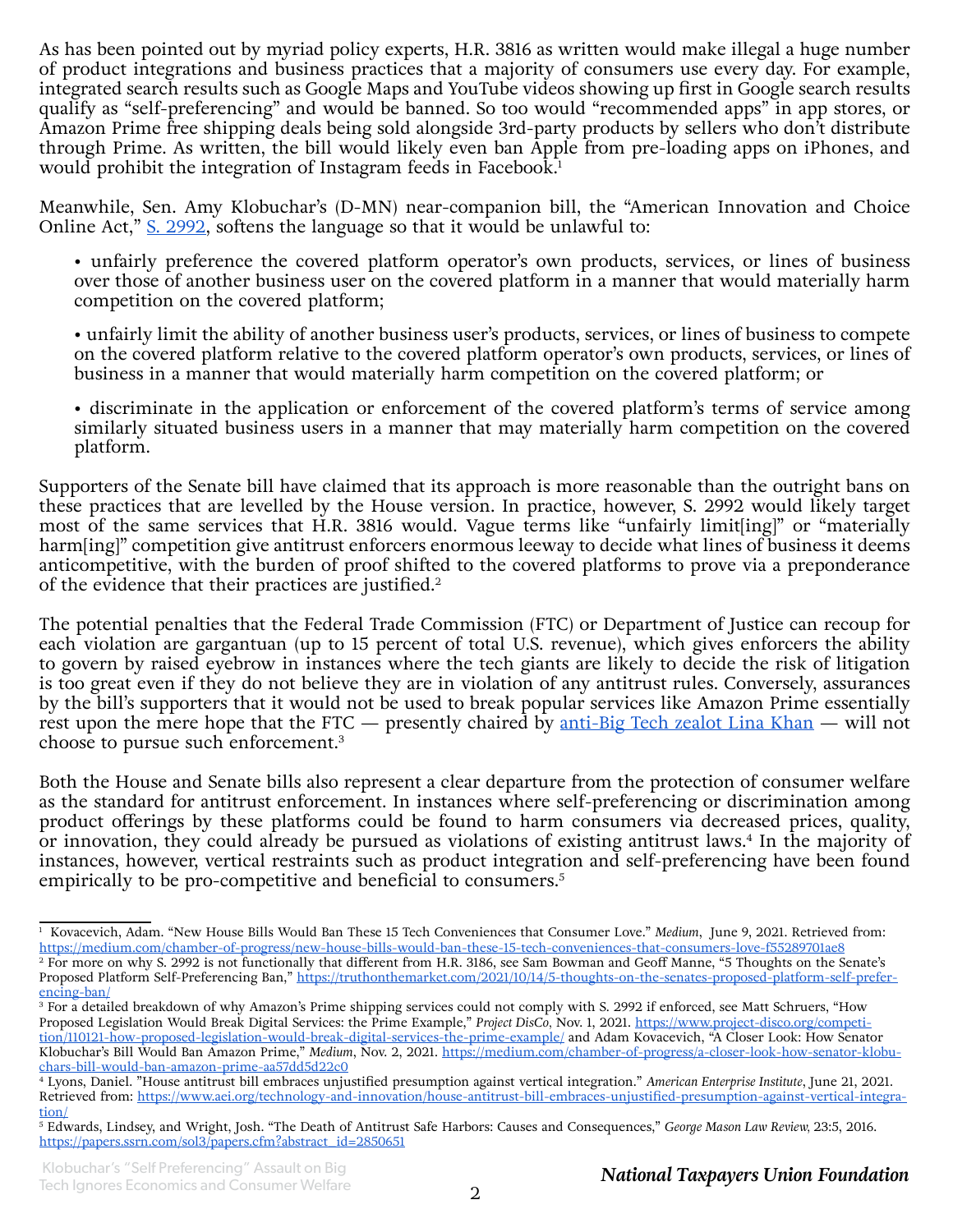Eliminating entire categories of product integrations and offerings for a handful of carefully selected tech companies merely because they have reached an arbitrarily chosen size and user base would represent a major shift towards the use of antitrust to assault "bigness" for its own sake. That type of arbitrary broadening of the scope of antitrust across the entire economy ("from cat food to caskets," as Senator Klobuchar would say) would have consequences far beyond the tech industry.

From the perspective of rational antitrust enforcement – that is, directed by economic evidence for the purpose of preserving consumer welfare – these bills are flawed not only in execution but at the conceptual level in a number of key respects.

#### **They're not supported by economic evidence**

Citing many examples from recent economic literature, Geoff Manne of the International Center on Law and Economics writes that self-preferencing by large tech companies does not harm innovation. Both selfpreferencing and discrimination with respect to access to these platforms are part of how companies like Google, Apple, or Amazon profit from and optimize the consumer experience on the platforms they have invested heavily to build.

In Manne's words, "...while constraints on complementors' access and use may look restrictive compared to an imaginary world without any restrictions, in such a world the platform would not be built in the first place."6 The millions of small sellers, advertisers, and app developers who profit from the ability to cheaply access the large audiences these platforms have built will, along with consumers, be the ones who suffer if the platforms are forced to increase their prices to compensate for the lines of business these bills would ban.7

#### **There is no justification for targeting online platforms vs. physical retail**

Competition for physical retail shelf space is incredibly fierce, and every retailer necessarily exercises its own discretion with respect to what third-party products can occupy that space. The idea that Amazon engaging in the same practices is somehow different is especially absurd given that the distinction between physical and online retail is increasingly becoming imaginary.8

Similarly, physical retailers routinely exploit market opportunities to offer and advertise generically branded products, usually somewhat more cheaply than their rivals — a practice that would certainly be illegal for Amazon under either of these bills (and for any other online retailer that grows large enough to meet the "covered platform" definition).

#### **They subvert due process of law**

There is nothing currently stopping antitrust enforcers from going after these tech giants for these selfpreferencing behaviors *if* they can provide compelling evidence that consumers are being made worse off with respect to prices, quality, or innovation in the markets the platforms operate in. These bills simply shift the burden of proof to the companies, creating a presumption of anticompetitive intent that assumes harm where none may exist. With the exception of certain narrowly defined practices that have been proscribed as *per se* anticompetitive and thus illegal, the burden of proof that an antitrust violation has occurred should always fall upon the government.9

<sup>6</sup> Manne, Geoff. "Against the vertical discrimination presumption." *Concurrences*, May 2020. Retrieved from: [https://laweconcenter.org/wp-con](https://laweconcenter.org/wp-content/uploads/2020/05/Manne-Against-the-vertical-discrimination-presumption-2020.pdf)[tent/uploads/2020/05/Manne-Against-the-vertical-discrimination-presumption-2020.pdf](https://laweconcenter.org/wp-content/uploads/2020/05/Manne-Against-the-vertical-discrimination-presumption-2020.pdf)

<sup>7</sup> Huddleston, Jennifer. "Consumers and Small Businesses Would Be the Ones Punished by the New Senate Antitrust Proposal." *NetChoice*, Oct.

<sup>19, 2021.</sup> Retrieved from: <https://netchoice.org/consumers-and-small-businesses-would-be-the-ones-punished-by-new-senate-antitrust-proposal/> 8 Lilly, Zach. "Retail is Everywhere: A look into the current state of retail," *NetChoice*, November 2021. Retrieved from: [https://netchoice.org/](https://netchoice.org/wp-content/uploads/2021/11/Retail-Version-5.pdf)

[wp-content/uploads/2021/11/Retail-Version-5.pdf](https://netchoice.org/wp-content/uploads/2021/11/Retail-Version-5.pdf) 9 Withrow, Josh. "The Burden of Proof for Increased Merger Enforcement Should Fall Upon the Government." *National Taxpayers Union Foundation*, November 3, 2021. Retrieved from: [https://www.ntu.org/foundation/detail/the-burden-of-proof-for-increased-merger-enforcement-should](https://www.ntu.org/foundation/detail/the-burden-of-proof-for-increased-merger-enforcement-should-fall-upon-the-government)[fall-upon-the-government](https://www.ntu.org/foundation/detail/the-burden-of-proof-for-increased-merger-enforcement-should-fall-upon-the-government)